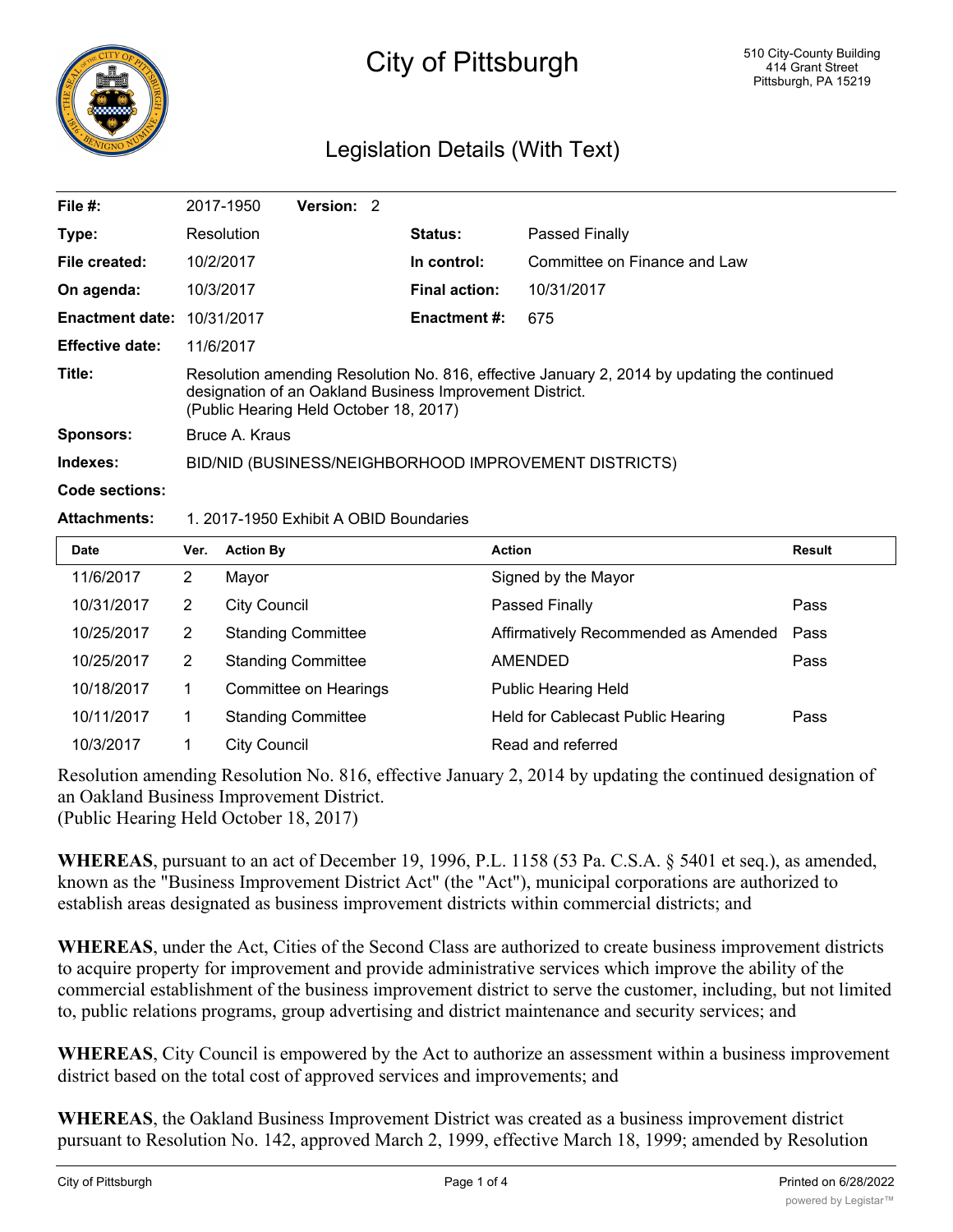No. 86 approved March 10, 2004, effective March 18, 2004; amended by Resolution 628 approved November 17, 2008, effective November 21, 2008 amended by Resolution 816, approved December 23, 2013, effective January 2, 2014; and

**WHEREAS**, at the behest of the Oakland Business Improvement District Board of Directors, and in order to keep up with the demands of Oakland's growth in vehicle and pedestrian traffic, the City has been presented with proposed updated terms for the continued designation of an Oakland Business Improvement District, as set forth herein.

## **Be it resolved by the Council of the City of Pittsburgh as follows:**

Resolution 816 of 2013 is hereby amended to read as follows:

**Section 1.** Continued Designation as Oakland Business Improvement District. Amending Resolution No. 628, effective November 21, 2008 entitled providing for the continued designation of an Oakland Business Improvement District at the behest of the Oakland Business Improvement District, a coalition of property owners, business leaders, retailers, and local government and institutional representatives. As authorized by an Act of December 19, 1996, P.L. 1158 (53 Pa. C.S.A. § 5401 et seq.), as amended, known as the "Act", the designation of the Oakland Business Improvement District (the "District") as shown on the amended map attached as Exhibit "A" is hereby continued.

Except as provided for herein, owners of office and retail buildings, parking facilities and hotels located within the District shall be subject to the special assessments authorized by the Act.

Section 2. Services and Improvements. Special assessment revenues shall be used solely for administrative services and improvements permitted by the Act and not essential government services provided by Pittsburgh City government.

Section 3. Levy of Special Assessment. There is hereby levied an assessment to pay the cost of the programs computed as follows:

A. Amount of Assessment - It is recognized that, pursuant to Section 4 of this Resolution, the Oakland Business Improvement District ("OBID") will have administrative responsibility for the District subject to Council's oversight. The amount to be raised annually by assessment is approximately \$290,000 shall not exceed \$472,808 in 2018, \$472,808 in 2019, \$578,258 in 2020, and \$601,619 **\$589,823** in 2021, **and \$601,619 in 2022,** but shall not exceed 3.8 mills based on the combined land and building values established by the Allegheny County Board of Property Assessment as of December of the preceding year. The actual cost of services and improvements to be provided will be budgeted on an annual basis, which budget shall be presented to Council by November of the preceding year. A general estimate of improvements and respective costs for the following year is attached here as "Exhibit B". Projections for future appropriate spending will be presented at the time of the hearing on the ordinance.

 B. Method of Assessment - All benefited property will be assessed at or below the maximum millage rate set by Council, which shall in no event exceed 3.8 mills. The OBID Board (as defined in Section 4), shall annually calculate the applicable millage rate based upon the combined land and building values of the benefited properties in light of the cost of planned improvements set forth in the operating budget. The millage rate may be adjusted annually by the OBID Board within the range authorized by Council. For purposes of this Resolution, "benefited properties" shall mean all taxable properties located in the geographic area contained in the District but shall specifically exclude primary residential dwellings.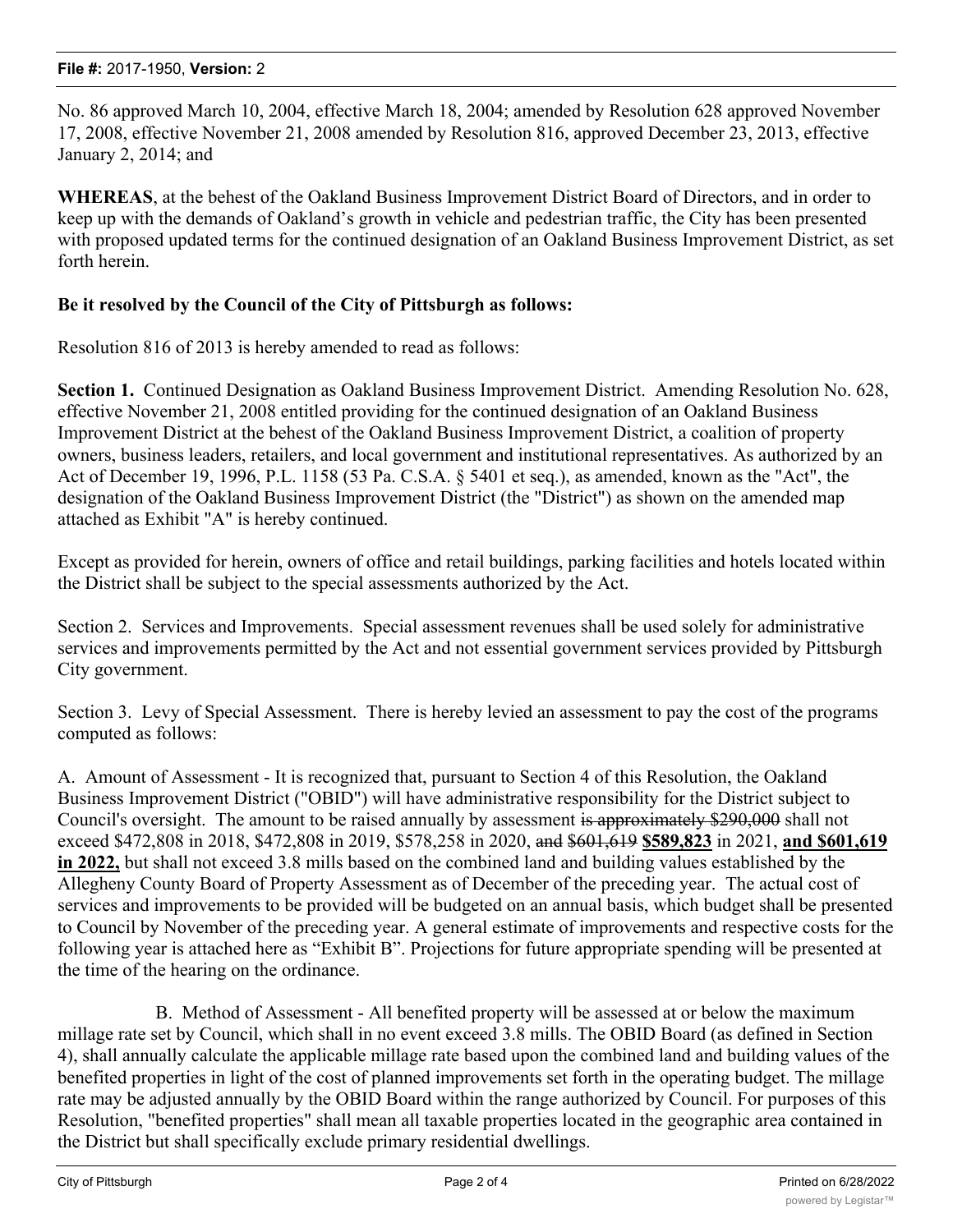C. Payment of Assessment - The assessment shall be payable each year beginning in 2009 until the termination of the District. The total annual assessment shall be paid either in a single payment made by the last day of February of each year; or in three equal payments, the first payment made by the last day of February, the second made by the last day of April, and the third by the last day of July each year. Penalty and interest shall coincide with the current City of Pittsburgh rate structure and procedures for penalty and interest payments, after the due date.

 D. Collection of Assessment - The OBID shall be responsible for the collection of assessments. The OBID shall mail all notices regarding collection of the assessment to property owners in a manner consistent with the City of Pittsburgh Department of Finance preparation of tax notifications. The OBID shall establish a separate account, the OBID Assessment Fund, for deposit of all assessment collections. Upon the request of OBID, the City of Pittsburgh Department of Finance shall file liens as appropriate for delinquent assessments. The OBID shall provide the City Treasurer with periodic and annual reports on collections and delinquencies.

 E. Claims on Assessments - The City Treasurer shall file claims to secure assessments in a manner consistent with the manner that City claims are filed and collected. All assessments shall constitute liens and encumbrances upon the benefited properties at the beginning of the year in the amount payable in such year only in an amount equal to the sum of: (1) the annual or installment payments becoming payable in such year, with interest and penalties, if any, thereon; and (2) the total of all payments, with interest and penalties thereon, which became due during prior years and which remain due and unpaid at the beginning of the current year.

Section 4. Administration of the District.

A. Composition of the Board of Directors - Council delegates the administration of the District's program to the OBID Board of Directors ("OBID Board"), composed of owners, their executives and agents, of properties and businesses within the Oakland Business Improvement District area, and representatives of organizations and institutions active within the OBID area. The OBID Board shall include the following:

(i) No more than five (5) owners, executives or agents of properties within the Oakland Business Improvement Area, each property with a combined land and building value for assessment purposes of less than \$600,000;

(ii) No more than five (5) owners, executives or agents of properties within the Oakland Business Improvement Area, each property with a combined land and building value for assessment purposes of more than \$600,000;

(iii) No more than five (5) owners, executives or agents of retail, service and restaurant businesses, each business a building tenant within the Oakland Business Improvement Area;

(iv) One owner, executive or agent of a financial institution within the Oakland Business Improvement Area;

(v) One representative of an Oakland based community, civic, or cultural organization;

- (vi) One representative of the Department of City Planning;
- (vii) One representative of the City Council;